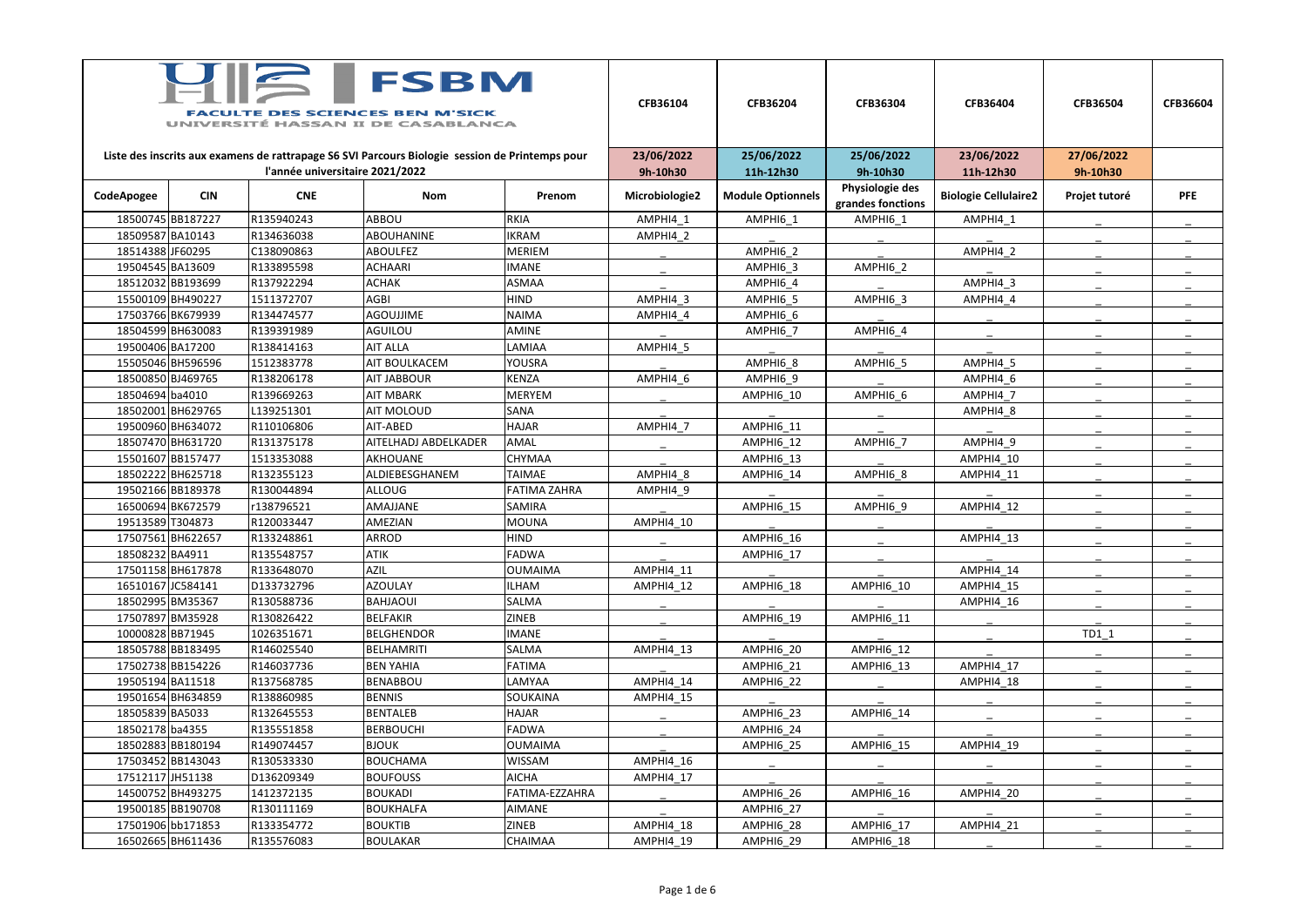| <b>FSBM</b><br><b>DES SCIENCES BEN M'SICK</b><br>UNIVERSITÉ HASSAN II DE CASABLANCA             |                    |                                 |                            |                     | CFB36104       | CFB36204                 | CFB36304                             | CFB36404                    | CFB36504      | CFB36604   |
|-------------------------------------------------------------------------------------------------|--------------------|---------------------------------|----------------------------|---------------------|----------------|--------------------------|--------------------------------------|-----------------------------|---------------|------------|
| Liste des inscrits aux examens de rattrapage S6 SVI Parcours Biologie session de Printemps pour |                    |                                 |                            |                     | 23/06/2022     | 25/06/2022               | 25/06/2022                           | 23/06/2022                  | 27/06/2022    |            |
|                                                                                                 |                    | l'année universitaire 2021/2022 |                            |                     | 9h-10h30       | 11h-12h30                | 9h-10h30                             | 11h-12h30                   | 9h-10h30      |            |
| CodeApogee                                                                                      | <b>CIN</b>         | <b>CNE</b>                      | <b>Nom</b>                 | Prenom              | Microbiologie2 | <b>Module Optionnels</b> | Physiologie des<br>grandes fonctions | <b>Biologie Cellulaire2</b> | Projet tutoré | <b>PFE</b> |
|                                                                                                 | 17504438BH626197   | R135367248                      | <b>BOULGHIRAT</b>          | <b>ZINEB</b>        |                | AMPHI6 30                | AMPHI6 19                            | AMPHI4 22                   |               |            |
|                                                                                                 | 17506212BH629779   | R130130621                      | <b>BOUZNAD</b>             | <b>YASSINE</b>      | AMPHI4 20      | AMPHI6 31                | AMPHI6 20                            | AMPHI4_23                   |               |            |
|                                                                                                 | 17508487 BB170420  | R137577266                      | <b>BTISSAM EL BOUANANI</b> | <b>WAFAA</b>        | AMPHI4 21      | AMPHI6 32                | <b>AMPHI6_21</b>                     |                             |               |            |
| 17511676BW1746                                                                                  |                    | R130109702                      | <b>BYOUD</b>               | SOUKAINA            |                | AMPHI6 33                |                                      |                             |               |            |
|                                                                                                 | 16505659BB164553   | R145070725                      | CHADMI                     | SAMIRA              | AMPHI4 22      | AMPHI6 34                | AMPHI6 22                            | AMPHI4 24                   |               |            |
|                                                                                                 | 17511421 WA274942  | F134131755                      | <b>CHAHIN</b>              | <b>FATIMA</b>       | AMPHI4 23      | AMPHI6_35                |                                      | AMPHI4_25                   |               |            |
|                                                                                                 | 15501051BJ442849   | 1513333319                      | <b>CHAKAR</b>              | <b>HAJAR</b>        | AMPHI4 24      | AMPHI6 36                |                                      | AMPHI4 26                   |               |            |
|                                                                                                 | 19500675 BL156279  | R133799890                      | <b>CHARAF</b>              | <b>KHAOULA</b>      | AMPHI4 25      | AMPHI6 37                | AMPHI6 23                            | AMPHI4 27                   |               |            |
|                                                                                                 | 17503770 BB181127  | R130040825                      | <b>CHBIHI</b>              | <b>OUMAIMA</b>      |                | AMPHI6 38                | AMPHI6 24                            | AMPHI4 28                   |               |            |
| 18501929 BA4426                                                                                 |                    | R130181592                      | <b>CHEROUAKI</b>           | <b>SOUFIANE</b>     |                | AMPHI6 39                |                                      |                             |               |            |
|                                                                                                 | 18517558 000404410 | 1800000016                      | <b>CONDE</b>               | <b>DAOUDA</b>       |                | AMPHI6 40                | AMPHI6 25                            |                             |               |            |
|                                                                                                 | 17504099 BB182484  | R149084214                      | <b>DAHANE</b>              | <b>IMANE</b>        |                | <b>AMPHI6_41</b>         |                                      |                             |               |            |
| 18507186BA9497                                                                                  |                    | R142111244                      | <b>DAHAR</b>               | <b>NOHAYLA</b>      |                |                          |                                      | AMPHI4 29                   |               |            |
|                                                                                                 | 13005395 BK286173  | 1311327710                      | <b>DIOURI</b>              | SARA                | AMPHI4 26      | AMPHI6 42                | AMPHI6 26                            |                             |               |            |
|                                                                                                 | 19508942 BH636813  | R137291977                      | <b>DOUBLALY</b>            | CHAIMA              |                | AMPHI6 43                |                                      |                             |               |            |
|                                                                                                 | 19507953 BJ458835  | R130014792                      | <b>DOUHABI</b>             | <b>KAOUTAR</b>      | AMPHI4 27      | AMPHI6 44                | AMPHI6 27                            |                             |               |            |
|                                                                                                 | 17506377BB183041   | R130806400                      | <b>ECHAHID</b>             | <b>ZAINA</b>        |                | AMPHI6 45                |                                      | AMPHI4 30                   |               |            |
|                                                                                                 | 19513494 BH635592  | R132608488                      | <b>EDABCHE</b>             | <b>ASMAA</b>        |                | AMPHI6_46                |                                      |                             |               |            |
| 17505318bj444201                                                                                |                    | R130708749                      | <b>EDDARAI</b>             | <b>ZINEB</b>        |                | AMPHI6 47                |                                      | AMPHI4 31                   |               |            |
|                                                                                                 | 13004863 BH478805  | 1311364337                      | EL ABDELLAOUI              | <b>KHADIJA</b>      | AMPHI4_28      | AMPHI6 48                | AMPHI6 28                            | AMPHI4 32                   |               |            |
|                                                                                                 | 15500231BH488252   | 1512390242                      | EL AOUAD                   | ZAHRA               | AMPHI4 29      | AMPHI6_49                |                                      | AMPHI4_33                   |               |            |
|                                                                                                 | 16501866 BB160839  | R142060809                      | <b>EL ATTARI</b>           | ZAKARIA             | AMPHI4 30      |                          |                                      |                             |               |            |
|                                                                                                 | 17503874BH623956   | R138639891                      | EL BOUAZZAOUI              | LEILA               | AMPHI4_31      |                          | <b>AMPHI6 29</b>                     | AMPHI4 34                   |               |            |
|                                                                                                 | 19504011BB205416   | R134225368                      | EL BOUCHRIFI               | LAMIAE              |                |                          | AMPHI6 30                            | AMPHI4_35                   |               |            |
| 17511869JH44807                                                                                 |                    | D136568261                      | EL FOUGANI                 | SAID                |                | AMPHI6_50                |                                      |                             |               |            |
|                                                                                                 | 17508522BB175234   | R136908486                      | <b>EL GHOUATNI</b>         | EL MEHDI            |                | AMPHI6 51                |                                      |                             |               |            |
|                                                                                                 | 16506255 PB240796  | D138894363                      | <b>EL HANAFI</b>           | <b>FATIMA ZAHRA</b> |                | AMPHI6 52                |                                      |                             |               |            |
|                                                                                                 | 19505988BB195417   | R140081114                      | EL HARRAJ                  | <b>KAWTHAR</b>      | AMPHI4_32      |                          |                                      |                             |               |            |
| 19512750 BA7183                                                                                 |                    | R139450138                      | <b>EL KHALFI</b>           | <b>SAFIA</b>        | AMPHI4_33      |                          |                                      |                             |               |            |
|                                                                                                 | 19508923 BB203577  | R141034225                      | EL KHANSAOUI               | MERYEM              | AMPHI4 34      | AMPHI6 53                | AMPHI6 31                            |                             |               |            |
|                                                                                                 | 19509027 BJ465777  | R130136650                      | EL KINDOUSSY               | FADWA               | AMPHI4 35      | AMPHI6_54                | AMPHI6 32                            |                             |               |            |
|                                                                                                 | 18500918BM40226    | R130121275                      | EL MADANY                  | SOAD                | AMPHI4 36      |                          |                                      |                             |               |            |
| 13001092 T268852                                                                                |                    | 1311366668                      | EL MAGNOUN                 | <b>BOUCHRA</b>      | AMPHI4 37      | AMPHI6 55                | AMPHI6 33                            | AMPHI4 36                   |               |            |
|                                                                                                 | 16500455 BJ450251  | R131871993                      | EL MAZNI                   | ABDELBASSIT         |                |                          |                                      | AMPHI4_37                   |               |            |
|                                                                                                 | 17505720 BJ457927  | R130772715                      | EL MAZOUZI                 | <b>HAJAR</b>        |                |                          |                                      | AMPHI4_38                   |               |            |
|                                                                                                 | 19502207 BH634218  | R130149158                      | EL MESSAOUDI               | SALMA               | AMPHI4 38      | AMPHI6 56                | AMPHI6 34                            | AMPHI4 39                   |               |            |
|                                                                                                 | 17502994BH622223   | R132898355                      | EL MESSOUDI                | <b>ZINEB</b>        | AMPHI4_39      | AMPHI6 57                | AMPHI6 35                            | AMPHI4_40                   |               |            |
|                                                                                                 | 17507662 BJ455720  | R135423176                      | EL MOUAFFAK                | SAAD                |                | AMPHI6 58                |                                      | AMPHI4 41                   |               |            |
| 18506109 BA6621                                                                                 |                    | R130187031                      | EL MOUBARAK                | ABDELILAH           | AMPHI4_40      |                          |                                      |                             | $TD1_2$       |            |
|                                                                                                 | 17505552BB177782   | R136802814                      | EL YAACOUBI                | <b>HANANE</b>       |                | AMPHI6_59                |                                      | AMPHI4_42                   |               |            |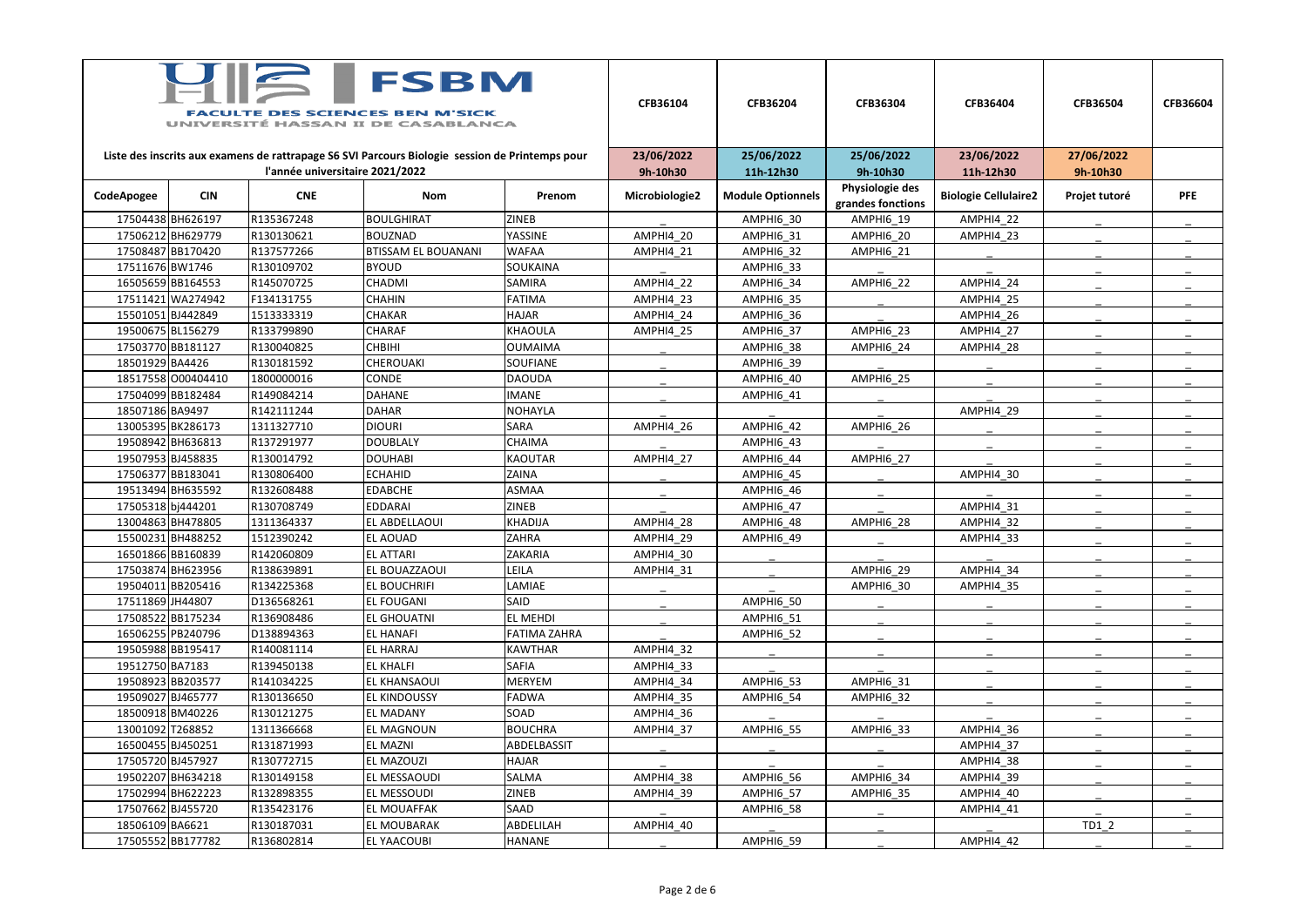| $\sqrt{2}$<br><b>FSBM</b><br><b>FACULTE DES SCIENCES BEN M'SICK</b><br>UNIVERSITÉ HASSAN II DE CASABLANCA |                   |                                 |                                                                                                 |                     | CFB36104       | CFB36204                 | CFB36304                    | CFB36404                    | CFB36504      | <b>CFB36604</b> |
|-----------------------------------------------------------------------------------------------------------|-------------------|---------------------------------|-------------------------------------------------------------------------------------------------|---------------------|----------------|--------------------------|-----------------------------|-----------------------------|---------------|-----------------|
|                                                                                                           |                   |                                 | Liste des inscrits aux examens de rattrapage S6 SVI Parcours Biologie session de Printemps pour |                     | 23/06/2022     | 25/06/2022               | 25/06/2022                  | 23/06/2022                  | 27/06/2022    |                 |
|                                                                                                           |                   | l'année universitaire 2021/2022 |                                                                                                 |                     | 9h-10h30       | 11h-12h30                | 9h-10h30<br>Physiologie des | 11h-12h30                   | 9h-10h30      |                 |
| CodeApogee                                                                                                | <b>CIN</b>        | <b>CNE</b>                      | <b>Nom</b>                                                                                      | Prenom              | Microbiologie2 | <b>Module Optionnels</b> | grandes fonctions           | <b>Biologie Cellulaire2</b> | Projet tutoré | <b>PFE</b>      |
|                                                                                                           | 18500868BB181087  | F140015411                      | <b>ELAMRI</b>                                                                                   | <b>IHSANE</b>       |                |                          | AMPHI6 36                   | AMPHI4_43                   |               |                 |
| 19509617 BA16804                                                                                          |                   | R136344217                      | <b>ELATIFI</b>                                                                                  | FATIMA EZZAHRA      | AMPHI4 41      | AMPHI6 60                | AMPHI6 37                   | AMPHI4 44                   |               |                 |
| 19512263 BA14081                                                                                          |                   | R139842463                      | <b>ELHARITE</b>                                                                                 | <b>CHAIMAA</b>      | AMPHI4 42      | AMPHI6 61                |                             | AMPHI4 45                   |               |                 |
| 19504908 BA17825                                                                                          |                   | R130934898                      | <b>ELKATRANI</b>                                                                                | <b>OUMAIMA</b>      | AMPHI4 43      |                          |                             |                             |               |                 |
|                                                                                                           | 18501472 bj462159 | R132620640                      | <b>ELKAZDIH</b>                                                                                 | <b>IBTISSAM</b>     | AMPHI4 44      |                          |                             |                             |               |                 |
|                                                                                                           | 19500559BB198070  | R130926473                      | <b>ELMAIA</b>                                                                                   | <b>HANANE</b>       | AMPHI4 45      |                          |                             |                             |               |                 |
|                                                                                                           | 18501404 BB193959 | R135936684                      | <b>ELMANETI</b>                                                                                 | <b>OUMAIMA</b>      | AMPHI4 46      |                          |                             |                             |               |                 |
|                                                                                                           | 18505879 BB189101 | R130129992                      | <b>ELMECHMACHI</b>                                                                              | <b>IMANE</b>        |                | AMPHI6 62                |                             | AMPHI4 46                   |               |                 |
|                                                                                                           | 18509688BH631161  | R137451081                      | <b>ELMOULOUI</b>                                                                                | <b>YOUSSEF</b>      | AMPHI4 47      | AMPHI6 63                |                             | AMPHI4 47                   |               |                 |
|                                                                                                           | 14500836BB128599  | 1411418741                      | <b>ELOUARDI</b>                                                                                 | <b>NABIL</b>        |                | AMPHI6 64                | AMPHI6 38                   | AMPHI4_48                   |               |                 |
|                                                                                                           | 12002282BK283042  | 1210365743                      | <b>ENNADI</b>                                                                                   | <b>SARA</b>         | AMPHI4 48      | AMPHI6 65                |                             |                             |               |                 |
|                                                                                                           | 17503455 BH614400 | R130035885                      | <b>ENNAOUI</b>                                                                                  | OUMAIMA             |                | AMPHI6 66                |                             | AMPHI4 49                   |               |                 |
|                                                                                                           | 16504419BH617334  | R136693111                      | <b>ER RAOUI</b>                                                                                 | KHADIJA             |                | AMPHI6 67                |                             | AMPHI4 50                   |               |                 |
|                                                                                                           | 16500754BM27673   | R134843417                      | <b>ERRAHEL</b>                                                                                  | <b>AYOUB</b>        |                | AMPHI6 68                | AMPHI6 39                   | AMPHI4 51                   |               |                 |
| 17503847 T289381                                                                                          |                   | R130029666                      | <b>ESSADEK</b>                                                                                  | AHMED               | AMPHI4 49      | AMPHI6 69                |                             | AMPHI4 52                   |               |                 |
|                                                                                                           | 16509720 WA263960 | F148074120                      | <b>ESSALMI</b>                                                                                  | <b>BADIAA</b>       | AMPHI4 50      |                          | AMPHI6 40                   |                             |               |                 |
|                                                                                                           | 12004834 BL124552 | 1210374218                      | ESSAYAD                                                                                         | <b>HALIMA</b>       |                | AMPHI6 70                |                             | AMPHI4 53                   |               |                 |
|                                                                                                           | 12004419BB123396  | 1210359671                      | <b>ETTAKLANTI</b>                                                                               | KHAOULA             |                | AMPHI6 71                |                             | AMPHI4 54                   |               |                 |
| 19500341 BA11574                                                                                          |                   | R110127246                      | <b>FADDE</b>                                                                                    | FADWA               | AMPHI4 51      |                          |                             |                             | TD1 3         |                 |
|                                                                                                           | 14503520 bh484149 | 1411373377                      | <b>FAKHRI</b>                                                                                   | <b>HAMZA</b>        | AMPHI4 52      | AMPHI6 72                | AMPHI6 41                   | AMPHI4_55                   |               |                 |
|                                                                                                           | 16510131BH599147  | R135702047                      | <b>FARHENE</b>                                                                                  | <b>SOUKAINA</b>     | AMPHI4 53      | AMPHI6 73                | AMPHI6 42                   | AMPHI4 56                   |               |                 |
| 19500213 BA9404                                                                                           |                   | R130069365                      | <b>FATH</b>                                                                                     | NOUHAILA            | AMPHI4 54      | AMPHI6 74                |                             | AMPHI4 57                   |               |                 |
|                                                                                                           | 16500138BH609649  | R137251855                      | FEDDANI                                                                                         | CHAIMAE             | AMPHI4 55      | AMPHI6 75                |                             | AMPHI4 58                   |               |                 |
|                                                                                                           | 18501281BB192205  | R130114733                      | <b>FEDOUI</b>                                                                                   | <b>MERIEM</b>       | AMPHI4 56      | AMPHI6 76                | AMPHI6 43                   |                             |               |                 |
| 19505110 T312834                                                                                          |                   | R136752946                      | <b>FIKRY</b>                                                                                    | <b>WALID</b>        |                | AMPHI6 77                |                             | AMPHI4_59                   |               |                 |
|                                                                                                           | 14501316 BJ435245 | 1412340458                      | <b>FILALI</b>                                                                                   | <b>FATIMA ZAHRA</b> | AMPHI4 57      | AMPHI6 78                |                             | AMPHI4 60                   |               |                 |
| 18508457BA8200                                                                                            |                   | F145030751                      | <b>GHAFIR</b>                                                                                   | CHAIMAA             | AMPHI4 58      | AMPHI6 79                |                             |                             |               |                 |
|                                                                                                           | 15509849 WA229126 | 1414296367                      | <b>GHANDOUR</b>                                                                                 | <b>MERIEM</b>       | AMPHI4 59      | AMPHI6_80                | AMPHI6 44                   | AMPHI4 61                   |               |                 |
| 19502410 BA10040                                                                                          |                   | R136837166                      | <b>GHICHA</b>                                                                                   | <b>IKRAM</b>        | AMPHI4 60      | AMPHI6 81                | AMPHI6 45                   |                             |               |                 |
|                                                                                                           | 19506300 BW19518  | R138200146                      | <b>GHMOUCH</b>                                                                                  | <b>AMINA</b>        |                |                          | AMPHI6 46                   |                             |               |                 |
|                                                                                                           | 18505020 BJ459414 | R135805947                      | <b>GUEMIH</b>                                                                                   | <b>IMANE</b>        |                | AMPHI6 82                |                             |                             |               |                 |
|                                                                                                           | 15507457 BH596435 | 1513369094                      | <b>HACHAME</b>                                                                                  | KHADIJA             |                | AMPHI6 83                | AMPHI6 47                   | AMPHI4 62                   |               |                 |
|                                                                                                           | 18508472BB180797  | R146020434                      | <b>HADDAMI</b>                                                                                  | NAJWA               | AMPHI4 61      | AMPHI6_84                | <b>AMPHI6_48</b>            | AMPHI4 63                   |               |                 |
|                                                                                                           | 19509313BB205342  | L131285274                      | HAMDANI                                                                                         | KENZA               |                | AMPHI6_85                | AMPHI6 49                   |                             |               |                 |
|                                                                                                           | 16500117 BH613488 | R130196061                      | <b>HARIS</b>                                                                                    | SOUKAINA            | AMPHI4 62      | AMPHI6 86                | AMPHI6 50                   | AMPHI4 64                   | $TD1_4$       |                 |
|                                                                                                           | 17503917 BB178702 | R130137015                      | <b>HASSAB</b>                                                                                   | <b>ACHRAF</b>       |                | AMPHI6 87                | AMPHI6 51                   | AMPHI4 65                   | $TD1_5$       |                 |
| 17510918BA697                                                                                             |                   | R149098711                      | HIMANI                                                                                          | <b>CHAIMAA</b>      | AMPHI4 63      |                          |                             |                             |               |                 |
|                                                                                                           | 19501784BB197740  | R131878803                      | <b>IBOURKI</b>                                                                                  | <b>HANANE</b>       | AMPHI4 64      | AMPHI6 88                |                             |                             |               |                 |
| 19501128 BA5545                                                                                           |                   | R134944053                      | <b>ID OUAHMAN</b>                                                                               | R 'KIA              |                |                          | AMPHI6 52                   |                             |               |                 |
|                                                                                                           | 18508044 BM40230  | R130121378                      | <b>ID SAID</b>                                                                                  | KHADIJA             | AMPHI4_65      |                          |                             |                             |               |                 |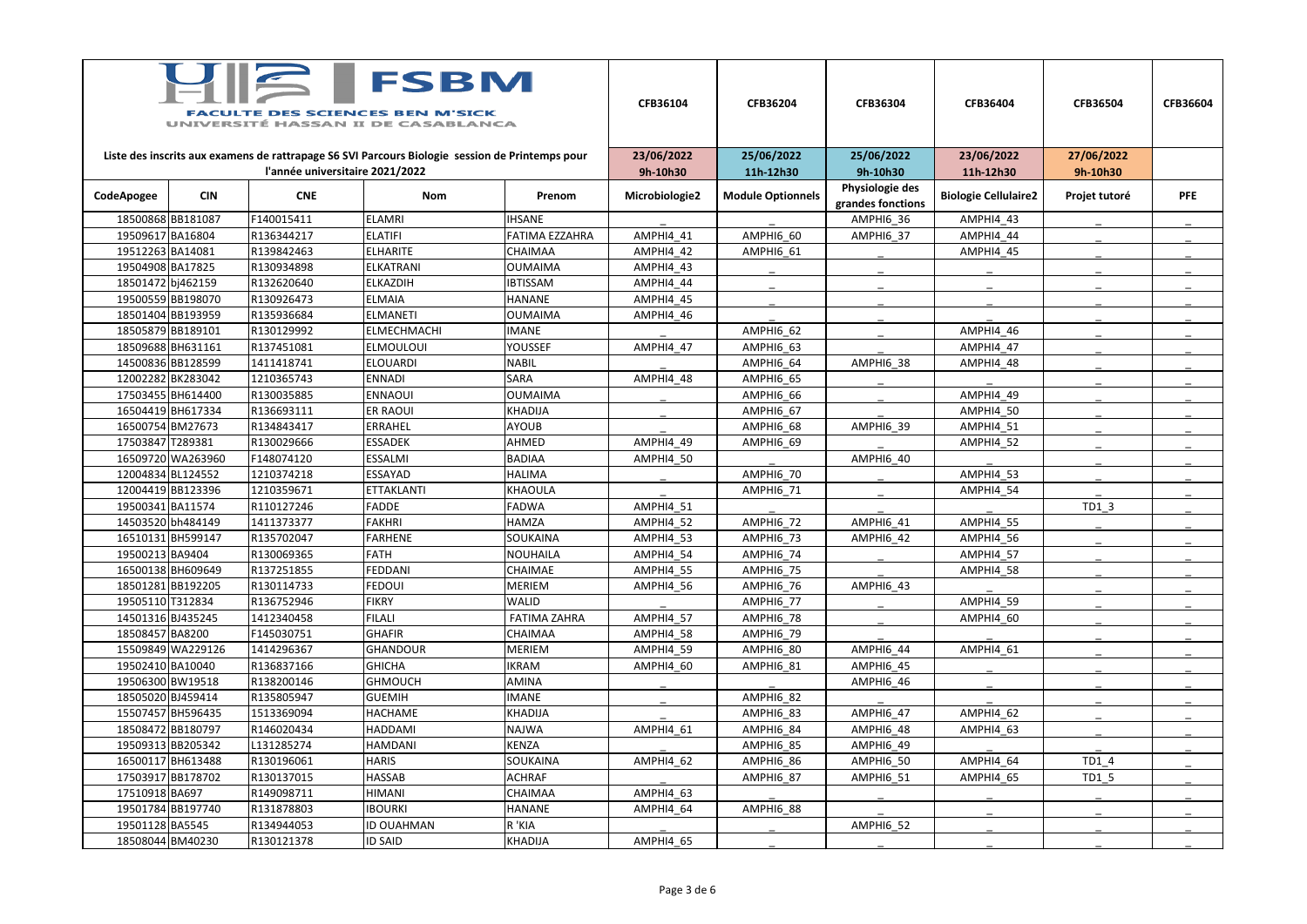| <b>FSBM</b><br><b>FACULTE DES SCIENCES BEN M'SICK</b><br>UNIVERSITÉ HASSAN II DE CASABLANCA |                    |                                 |                                                                                                 |                | CFB36104               | CFB36204                 | CFB36304               | CFB36404                    | CFB36504               | <b>CFB36604</b> |
|---------------------------------------------------------------------------------------------|--------------------|---------------------------------|-------------------------------------------------------------------------------------------------|----------------|------------------------|--------------------------|------------------------|-----------------------------|------------------------|-----------------|
|                                                                                             |                    | l'année universitaire 2021/2022 | Liste des inscrits aux examens de rattrapage S6 SVI Parcours Biologie session de Printemps pour |                | 23/06/2022<br>9h-10h30 | 25/06/2022<br>11h-12h30  | 25/06/2022<br>9h-10h30 | 23/06/2022<br>11h-12h30     | 27/06/2022<br>9h-10h30 |                 |
|                                                                                             |                    |                                 |                                                                                                 |                |                        |                          | Physiologie des        |                             |                        |                 |
| CodeApogee                                                                                  | <b>CIN</b>         | <b>CNE</b>                      | Nom                                                                                             | Prenom         | Microbiologie2         | <b>Module Optionnels</b> | grandes fonctions      | <b>Biologie Cellulaire2</b> | Projet tutoré          | <b>PFE</b>      |
|                                                                                             | 19504741 BH631657  | R100098219                      | <b>IDIDDER</b>                                                                                  | <b>SALWA</b>   | AMPHI4 66              | AMPHI6 89                | AMPHI6 53              | AMPHI4_66                   |                        |                 |
|                                                                                             | 17503869BB155770   | R130867170                      | <b>IDMOUH</b>                                                                                   | <b>MINA</b>    | AMPHI4 67              | AMPHI6 90                | AMPHI6 54              | AMPHI4 67                   |                        |                 |
|                                                                                             | 18506775 BB188831  | R130918513                      | <b>IMANDOU</b>                                                                                  | <b>FATIMA</b>  |                        | AMPHI6 91                |                        | AMPHI4 68                   |                        |                 |
|                                                                                             | 17512018BB138226   | 1412356091                      | <b>JABBAR</b>                                                                                   | <b>ASMAE</b>   |                        | AMPHI6 92                |                        | AMPHI4_69                   |                        |                 |
|                                                                                             | 15500551BB153365   | 1513351341                      | <b>JADID</b>                                                                                    | <b>HIND</b>    |                        | AMPHI6 93                |                        |                             |                        |                 |
| 18505279 BA4787                                                                             |                    | R134374347                      | <b>JIRANI</b>                                                                                   | <b>ZINEB</b>   | AMPHI4 68              | AMPHI6 94                | AMPHI6 55              | AMPHI4 70                   |                        |                 |
|                                                                                             | 18507838 BB182844  | R130115118                      | <b>KAHLI</b>                                                                                    | <b>KHAOULA</b> |                        | AMPHI6_95                |                        | AMPHI4 71                   |                        |                 |
|                                                                                             | 18505985 BH628385  | R137251154                      | <b>KARDAD</b>                                                                                   | SALMA          | AMPHI4 69              |                          |                        |                             |                        |                 |
|                                                                                             | 17506818BB169028   | R130137937                      | <b>KARFALI</b>                                                                                  | <b>MOURAD</b>  | AMPHI4 70              | AMPHI6 96                |                        | AMPHI4_72                   |                        |                 |
|                                                                                             | 17511728 WA228539  | 1311295405                      | <b>KASSI</b>                                                                                    | SOUAD          | AMPHI4 71              | AMPHI6 97                |                        |                             |                        |                 |
| 19516079 Q327479                                                                            |                    | F133353463                      | KHADRAOUI                                                                                       | <b>MERYEM</b>  |                        | AMPHI6 98                | AMPHI6 56              | AMPHI4_73                   |                        |                 |
|                                                                                             | 19514224 M630972   | K133513849                      | <b>KHALIL</b>                                                                                   | <b>MARIEM</b>  | AMPHI4 72              |                          |                        |                             |                        |                 |
|                                                                                             | 18513983 BB104901  | 1129356675                      | KHARSANI                                                                                        | <b>ASMAA</b>   | AMPHI4 73              | AMPHI6 99                |                        | AMPHI4 74                   |                        |                 |
|                                                                                             | 16502105 BB159675  | R145002114                      | KHEIRDAKIRINE                                                                                   | <b>AZIZA</b>   | AMPHI4 74              |                          |                        |                             |                        |                 |
|                                                                                             | 17505547 BH623118  | R138548817                      | KHERKHACH                                                                                       | YASSIR         | AMPHI4 75              | <b>AMPHI6 100</b>        | AMPHI6 57              | AMPHI4 75                   |                        |                 |
|                                                                                             | 18517561 000404782 | 1800000018                      | <b>KOIVOGUI</b>                                                                                 | <b>MOISE</b>   |                        | AMPHI6_101               |                        |                             |                        |                 |
|                                                                                             | 19500190BB193371   | R136915061                      | LAAZIRI                                                                                         | <b>ADIL</b>    | AMPHI4 76              |                          |                        | AMPHI4 76                   |                        |                 |
|                                                                                             | 18507219BB189537   | R134913772                      | LABASSE                                                                                         | <b>SALMA</b>   |                        | <b>AMPHI6 102</b>        |                        |                             |                        |                 |
|                                                                                             | 18507914 BH633350  | R130366373                      | <b>LABCHIR</b>                                                                                  | <b>IMANE</b>   | AMPHI4 77              | AMPHI6 103               |                        |                             |                        |                 |
|                                                                                             | 15501832 BH596295  | 1513372050                      | LACHHAB                                                                                         | <b>HAJAR</b>   | AMPHI4 78              |                          |                        |                             |                        |                 |
|                                                                                             | 19504847 BH634173  | J100026583                      | <b>LAFGHIRI</b>                                                                                 | CHAIMAE        |                        | AMPHI6_104               |                        |                             |                        |                 |
|                                                                                             | 17504126BB182130   | R130118271                      | LAFLOU                                                                                          | <b>MAROUA</b>  |                        |                          | AMPHI6 58              | AMPHI4 77                   |                        |                 |
|                                                                                             | 18507488 BJ462549  | R134267079                      | LAHLALI                                                                                         | <b>HOURIA</b>  | AMPHI4 79              | <b>AMPHI6 105</b>        | AMPHI6 59              | AMPHI4 78                   |                        |                 |
|                                                                                             | 18507491 BJ462550  | R133548062                      | LAHLALI                                                                                         | KHADIJA        |                        |                          | AMPHI6 60              |                             |                        |                 |
| 19500541 BA7647                                                                             |                    | R110131969                      | LAKHDAR                                                                                         | AMINA          |                        | <b>AMPHI6 106</b>        | AMPHI6 61              | AMPHI4 79                   |                        |                 |
|                                                                                             | 18507801 BB188695  | R137930694                      | LAKHNIFRI                                                                                       | SAMIRA         | AMPHI4 80              | <b>AMPHI6 107</b>        | AMPHI6 62              | AMPHI4 80                   |                        |                 |
| 16500881 T287522                                                                            |                    | R134511830                      | LAKHOUIL                                                                                        | <b>NABIL</b>   | AMPHI5 1               |                          |                        |                             |                        |                 |
|                                                                                             | 19513914 PB263886  | D149063863                      | LAMZALI                                                                                         | ZAKARIA        |                        | AMPHI6_108               |                        |                             |                        |                 |
|                                                                                             | 17505303 Bm35085   | R130288392                      | LASBATI                                                                                         | <b>HASNA</b>   | AMPHI5 2               | AMPHI6 109               | AMPHI6 63              |                             |                        |                 |
|                                                                                             | 19513908 WA298002  | F131292461                      | LEMBACHAR                                                                                       | <b>IMANE</b>   |                        | AMPHI6_110               |                        | AMPHI5 1                    |                        |                 |
|                                                                                             | 19514855 M425998   | 2523252600                      | <b>MAACH</b>                                                                                    | HOUDA          |                        | AMPHI6_111               |                        |                             |                        |                 |
|                                                                                             | 17501331BB172697   | R138913404                      | <b>MAAROUF</b>                                                                                  | AKRAM          |                        | AMPHI6_112               |                        |                             |                        |                 |
|                                                                                             | 16500804 BH611741  | R132871602                      | MAAYOU                                                                                          | FATIMA-EZZAHRA |                        | AMPHI6_113               | AMPHI6 64              | AMPHI5_2                    |                        |                 |
| 19500526 BV699                                                                              |                    | R138256027                      | <b>MACHHOUR</b>                                                                                 | <b>IMANE</b>   | AMPHI5 3               |                          |                        |                             |                        |                 |
| 19513158 BA9299                                                                             |                    | R133835265                      | <b>MAHARI</b>                                                                                   | SALMA          | AMPHI5 4               | <b>AMPHI6 114</b>        |                        |                             |                        |                 |
|                                                                                             | 17501307 BH617135  | R134464735                      | <b>MAKBOUL</b>                                                                                  | <b>MARIAM</b>  | AMPHI5 5               | <b>AMPHI6 115</b>        | AMPHI6 65              | AMPHI5 3                    |                        |                 |
| 18501080 Bw9282                                                                             |                    | R130058180                      | MAKDAD                                                                                          | AMAL           | AMPHI5_6               | AMPHI6_116               |                        |                             |                        |                 |
|                                                                                             | 16502034 BH609765  | R130191952                      | MALLAL                                                                                          | HALIMA         |                        | AMPHI6_117               |                        | AMPHI5 4                    |                        |                 |
|                                                                                             | 19512871BB193975   | R130025548                      | MARADOU                                                                                         | <b>ZINEB</b>   |                        | AMPHI6_118               |                        |                             |                        |                 |
|                                                                                             | 14501717 BB145968  | 1412366452                      | MESLAK                                                                                          | <b>OUMAIMA</b> |                        | AMPHI6_119               | AMPHI6_66              | AMPHI5_5                    |                        |                 |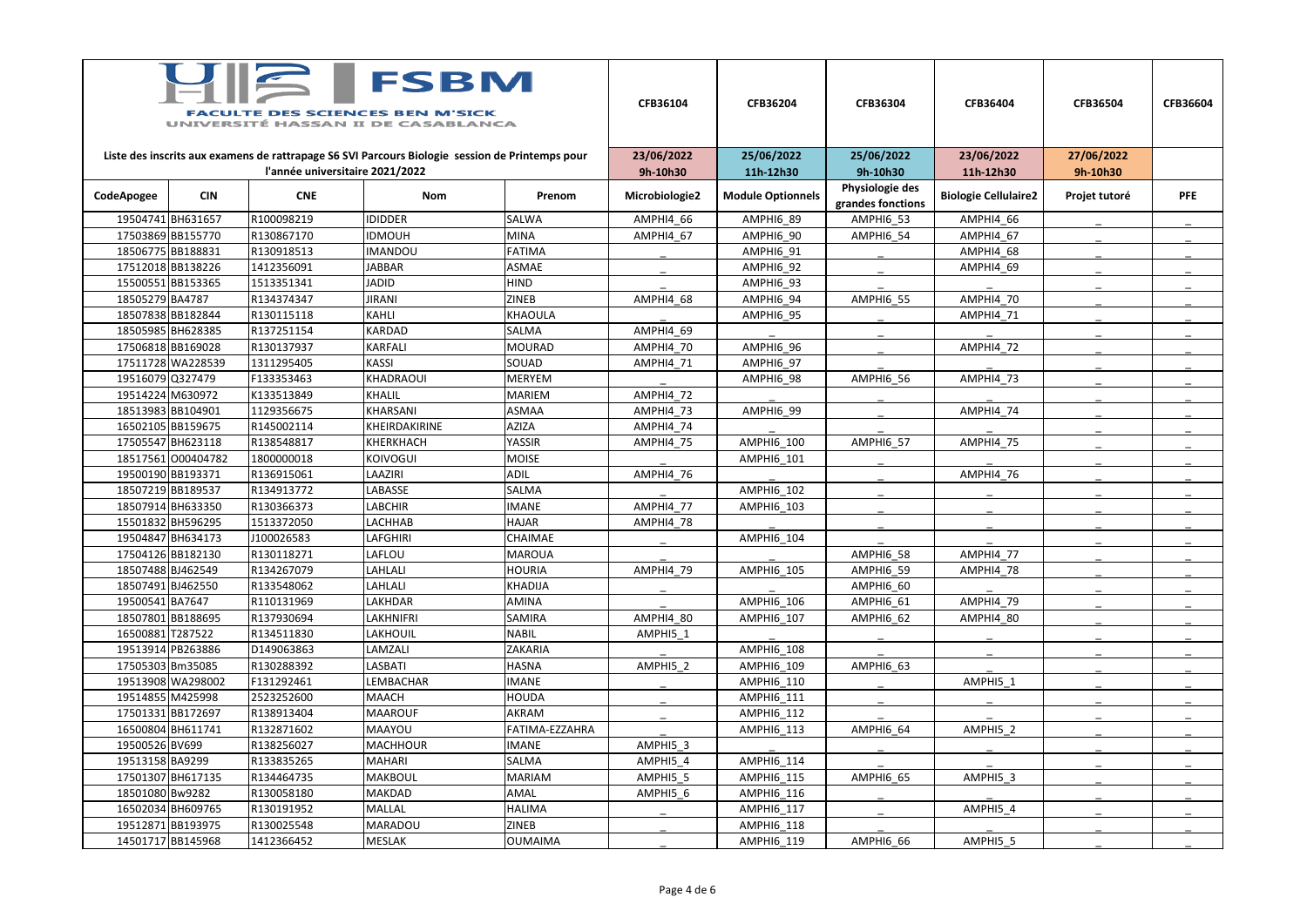| <b>FSBM</b><br><b>FACULTE DES SCIENCES BEN M'SICK</b><br>UNIVERSITÉ HASSAN II DE CASABLANCA |                   |                                 |                                                                                                 |                 | CFB36104               | CFB36204                 | CFB36304               | CFB36404                    | CFB36504               | <b>CFB36604</b> |
|---------------------------------------------------------------------------------------------|-------------------|---------------------------------|-------------------------------------------------------------------------------------------------|-----------------|------------------------|--------------------------|------------------------|-----------------------------|------------------------|-----------------|
|                                                                                             |                   | l'année universitaire 2021/2022 | Liste des inscrits aux examens de rattrapage S6 SVI Parcours Biologie session de Printemps pour |                 | 23/06/2022<br>9h-10h30 | 25/06/2022<br>11h-12h30  | 25/06/2022<br>9h-10h30 | 23/06/2022<br>11h-12h30     | 27/06/2022<br>9h-10h30 |                 |
|                                                                                             |                   |                                 |                                                                                                 |                 |                        |                          | Physiologie des        |                             |                        |                 |
| CodeApogee                                                                                  | <b>CIN</b>        | <b>CNE</b>                      | Nom                                                                                             | Prenom          | Microbiologie2         | <b>Module Optionnels</b> | grandes fonctions      | <b>Biologie Cellulaire2</b> | Projet tutoré          | <b>PFE</b>      |
|                                                                                             | 18500725BB183819  | R131575657                      | <b>MHAID</b>                                                                                    | <b>MAJDA</b>    | AMPHI5 7               | AMPHI6_120               | AMPHI6 67              | AMPHI5 6                    |                        |                 |
|                                                                                             | 19507939 BH623308 | R135701900                      | M'HAR                                                                                           | <b>HIND</b>     | AMPHI5 8               | AMPHI5 1                 | AMPHI6 68              | AMPHI5 7                    |                        |                 |
|                                                                                             | 15501014BB151034  | 1513353412                      | <b>MOMENE</b>                                                                                   | <b>ZINEB</b>    | AMPHI5 9               | AMPHI5 2                 | AMPHI6 69              | AMPHI5 8                    |                        |                 |
|                                                                                             | 16504065 BH598566 | R137837980                      | <b>MOUFRIJE</b>                                                                                 | <b>ANASS</b>    |                        | AMPHI5 3                 |                        | AMPHI5 9                    |                        |                 |
|                                                                                             | 19508820 BM41746  | R148104934                      | <b>MOUHSSINE</b>                                                                                | <b>KARIMA</b>   | AMPHI5 10              |                          |                        |                             |                        |                 |
|                                                                                             | 18500743 BB190110 | R138358078                      | <b>MOUKHLISS</b>                                                                                | <b>IKRAM</b>    | AMPHI5 11              | AMPHI5 4                 |                        | AMPHI5 10                   |                        |                 |
| 18507243 T304850                                                                            |                   | R143005072                      | <b>MOUNAJI</b>                                                                                  | <b>FADWA</b>    | AMPHI5 12              | AMPHI5 5                 |                        | AMPHI5_11                   |                        |                 |
|                                                                                             | 18501973 BJ459987 | R145082803                      | <b>MOUNCHID</b>                                                                                 | AHLAM           | AMPHI5 13              | AMPHI5 6                 |                        | AMPHI5 12                   |                        |                 |
|                                                                                             | 16501982BH610031  | R130143549                      | <b>NACER</b>                                                                                    | <b>MERIEM</b>   |                        | AMPHI5 7                 |                        | AMPHI5_13                   |                        |                 |
|                                                                                             | 19508020 BJ471569 | R139263717                      | <b>NAFIS</b>                                                                                    | SALMA           |                        |                          | AMPHI6 70              |                             |                        |                 |
|                                                                                             | 18509327 BB188168 | R130059686                      | <b>NAHAL</b>                                                                                    | AYA             |                        | AMPHI5 8                 |                        |                             |                        |                 |
|                                                                                             | 19509449 BH634858 | R133939036                      | <b>NAJD</b>                                                                                     | <b>DOUAA</b>    | AMPHI5 14              |                          |                        |                             |                        |                 |
| 19501132 BA13807                                                                            |                   | R110028147                      | <b>NAJI</b>                                                                                     | CHAIMAE         | AMPHI5 15              |                          |                        |                             |                        |                 |
|                                                                                             | 15511950 MC266109 | 1412237173                      | <b>NAJMI</b>                                                                                    | <b>REDA</b>     |                        | AMPHI5 9                 |                        |                             |                        |                 |
|                                                                                             | 19504588BB186098  | R130878804                      | <b>NOUH</b>                                                                                     | <b>KHADIJA</b>  | AMPHI5 16              |                          |                        |                             |                        |                 |
|                                                                                             | 16507064 BJ452654 | R133683121                      | <b>NOUR</b>                                                                                     | CHAIMAA         | AMPHI5 17              | AMPHI5_10                |                        |                             |                        |                 |
| 19505925 BA14134                                                                            |                   | R130698557                      | <b>OUHEMMOU</b>                                                                                 | <b>ZINEB</b>    |                        | AMPHI5 11                |                        |                             |                        |                 |
|                                                                                             | 18502880 BM37699  | R147111458                      | <b>OUMASSAOUD</b>                                                                               | SOUKAINA        | AMPHI5 18              |                          |                        |                             |                        |                 |
|                                                                                             | 18500578BB175869  | R149028052                      | <b>OUSSOUS</b>                                                                                  | <b>IMANE</b>    | AMPHI5 19              | AMPHI5 12                | AMPHI6 71              | AMPHI5 14                   |                        |                 |
|                                                                                             | 18501705 BH629482 | R134203315                      | RAHIMI                                                                                          | <b>HAJAR</b>    | AMPHI5_20              | AMPHI5 13                |                        | AMPHI5_15                   |                        |                 |
| 18500300 T300951                                                                            |                   | R130160155                      | RAJAI                                                                                           | <b>BASMA</b>    | AMPHI5 21              |                          |                        |                             | TD1 6                  |                 |
| 19502075 BA14547                                                                            |                   | R133553160                      | <b>RAZA</b>                                                                                     | <b>IKRAME</b>   |                        | AMPHI5 14                |                        | AMPHI5 16                   |                        |                 |
|                                                                                             | 16500760 BH618301 | r148048445                      | <b>RAZKI</b>                                                                                    | MANAL           | AMPHI5 22              | AMPHI5 15                |                        | AMPHI5_17                   |                        |                 |
|                                                                                             | 19509273BA11355   | R133254301                      | RHAMADI                                                                                         | <b>AICHA</b>    |                        | AMPHI5 16                |                        |                             |                        |                 |
| 20514259JT37035                                                                             |                   | 1028025792                      | RMILI                                                                                           | <b>ADIL</b>     |                        | AMPHI5_17                |                        |                             |                        |                 |
|                                                                                             | 19500535 BM39867  | R142105087                      | <b>SAADA</b>                                                                                    | <b>OUMAIMA</b>  | AMPHI5 23              |                          | AMPHI6 72              |                             |                        |                 |
|                                                                                             | 15503687 BH592542 | 1513359691                      | SAANE                                                                                           | <b>HANANE</b>   |                        | AMPHI5 18                | AMPHI6 73              | AMPHI5 18                   |                        |                 |
| 17505389 T291819                                                                            |                   | R136311470                      | SAHILI                                                                                          | WALID           | AMPHI5 24              | AMPHI5_19                | AMPHI6 74              | AMPHI5_19                   |                        |                 |
|                                                                                             | 16504466BH617442  | R134693205                      | SAID                                                                                            | <b>NAOUAL</b>   |                        | AMPHI5_20                |                        | AMPHI5 20                   |                        |                 |
|                                                                                             | 18501118BB126096  | R130118434                      | SALMANE                                                                                         | SAFAA           | AMPHI5 25              | AMPHI5_21                |                        | AMPHI5_21                   |                        |                 |
|                                                                                             | 17505337BH478952  | R146098679                      | SAMIH                                                                                           | MOHAMED         | AMPHI5 26              | AMPHI5 22                |                        | AMPHI5 22                   |                        |                 |
| 18505997 ba9293                                                                             |                   | R135590740                      | SAOUD                                                                                           | <b>EL MEHDI</b> |                        | AMPHI5 23                |                        |                             |                        |                 |
|                                                                                             | 19504773 BA10875  | R131156891                      | <b>SDIRI</b>                                                                                    | SALMA           | AMPHI5 27              | AMPHI5_24                |                        | AMPHI5 23                   |                        |                 |
|                                                                                             | 19502257 BH634566 | R140048025                      | SEMMAH                                                                                          | <b>KAWTAR</b>   |                        | AMPHI5_25                |                        |                             |                        |                 |
|                                                                                             | 18505293 BJ459294 | R143082873                      | SENBEL                                                                                          | KARIMA          |                        | AMPHI5_26                |                        |                             |                        |                 |
|                                                                                             | 19500640 BJ467344 | R130261736                      | <b>SOUHAIB</b>                                                                                  | MAJDA           |                        | AMPHI5 27                |                        | AMPHI5 24                   |                        |                 |
|                                                                                             | 18500122BB189779  | R130107998                      | <b>SOUKRI</b>                                                                                   | <b>HANANE</b>   |                        | AMPHI5_28                |                        |                             |                        |                 |
|                                                                                             | 14506534 BH490744 | 1412369777                      | SOULAMY                                                                                         | CHAIMAA         | AMPHI5 28              | AMPHI5_29                | AMPHI6 75              | AMPHI5 25                   |                        |                 |
| 18507913BA4112                                                                              |                   | R133545546                      | <b>SYASSI</b>                                                                                   | <b>OUMAIMA</b>  |                        | AMPHI5_30                |                        | AMPHI5_26                   |                        |                 |
|                                                                                             | 19504455 BH634473 | R130149066                      | SYOU                                                                                            | CHAIMAA         | AMPHI5_29              | AMPHI5_31                |                        | AMPHI5_27                   |                        |                 |